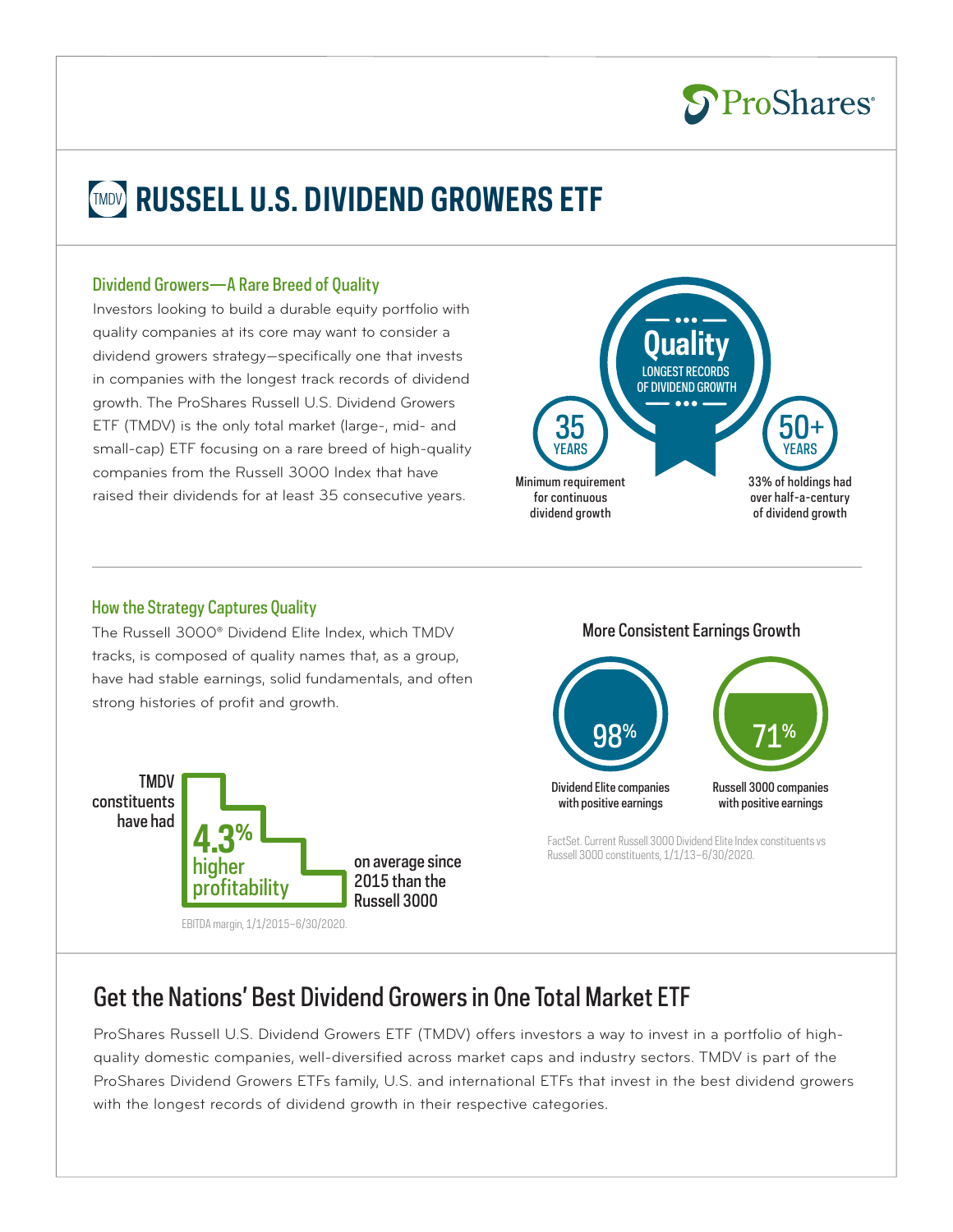### How the Strategy Works

ProShares Russell U.S. Dividend Growers ETF follows the Russell 3000 Dividend Elite Index—quality companies that have not just paid dividends, but grown them for at least 35 consecutive years. The Dividend Elite's parent index is the Russell 3000, which is a "total market" index representing approximately 98% of the investable U.S. large-, mid and small-cap equity market. As of July 1, 2020, the index held 69 companies, with an average 48 years of consecutive dividend growth.

### Top Sector Weights by Market Cap (as of 7/1/2020)

| Large Caps-58% of Index |        | Mid Caps-32% of Index   |       | <b>Small Caps-10% of Index</b> |          |
|-------------------------|--------|-------------------------|-------|--------------------------------|----------|
| Consumer Staples        | 17.50% | <b>Financials</b>       | 7.40% | Utilities                      | 4.26%    |
| Industrials             | 11.64% | Utilities               | 7.23% | <b>Industrials</b>             | 2.89%    |
| Materials               | 5.93%  | Industrials             | 5.82% | <b>Consumer Staples</b>        | 2.85%    |
| Consumer Discretionary  | 5.86%  | <b>Materials</b>        | 5.71% | <b>Consumer Discretionary</b>  | $0.00\%$ |
| Health Care             | 5.83%  | <b>Consumer Staples</b> | 1.58% | <b>Communication Services</b>  | $0.00\%$ |

### Constituents with the Longest Records of Dividend Growth (as of 7/1/2020)

| <b>Large Caps</b>       |        | <b>Mid Caps</b>       |          | <b>Small Caps</b>                        |        |
|-------------------------|--------|-----------------------|----------|------------------------------------------|--------|
| Procter & Gamble        | 66 yrs | American States Water | 66 yrs   | Northwest Natural Holding Company 64 yrs |        |
| Dover Corp              | 64 yrs | ABM Industries Inc    | $55$ yrs | Tootsie Roll Ind                         | 56 yrs |
| Genuine Parts           | 63 yrs | Fuller H B Co         | 52 yrs   | SJW Group                                | 52 yrs |
| <b>Emerson Electric</b> | 63 yrs | Stepan Co             | 52 yrs   | Universal Corp                           | 49 yrs |
| 3M Company              | 61 yrs | Federal Realty Invs   | 52 yrs   | Tennant Co                               | 47 yrs |

Source: FTSE Russell. Constituents are subject to change. If fewer than 40 stocks meet criteria, the index may include companies with shorter dividend growth histories.

### Index Highlights

- 35 years of consecutive dividend growth points to the general strength and stability of the index constituents.
- Contains a minimum of 40 stocks.
- Equal weighting methodology, unlike market cap weighting:
	- Treats each company as a distinct investment opportunity without regard to its size.
	- Does not have any single large weighting, so the index is not overly dependent on a few holdings for performance.
- Well diversified across sectors and market caps.
	- Limits the weight of any single sector to no more than 30% of the total index.
	- Covers companies from \$787 million to \$370 billion in market capitalization.
- Is rebalanced quarterly to equal weight in March, June, September and December, with an annual reconstitution during the June rebalance.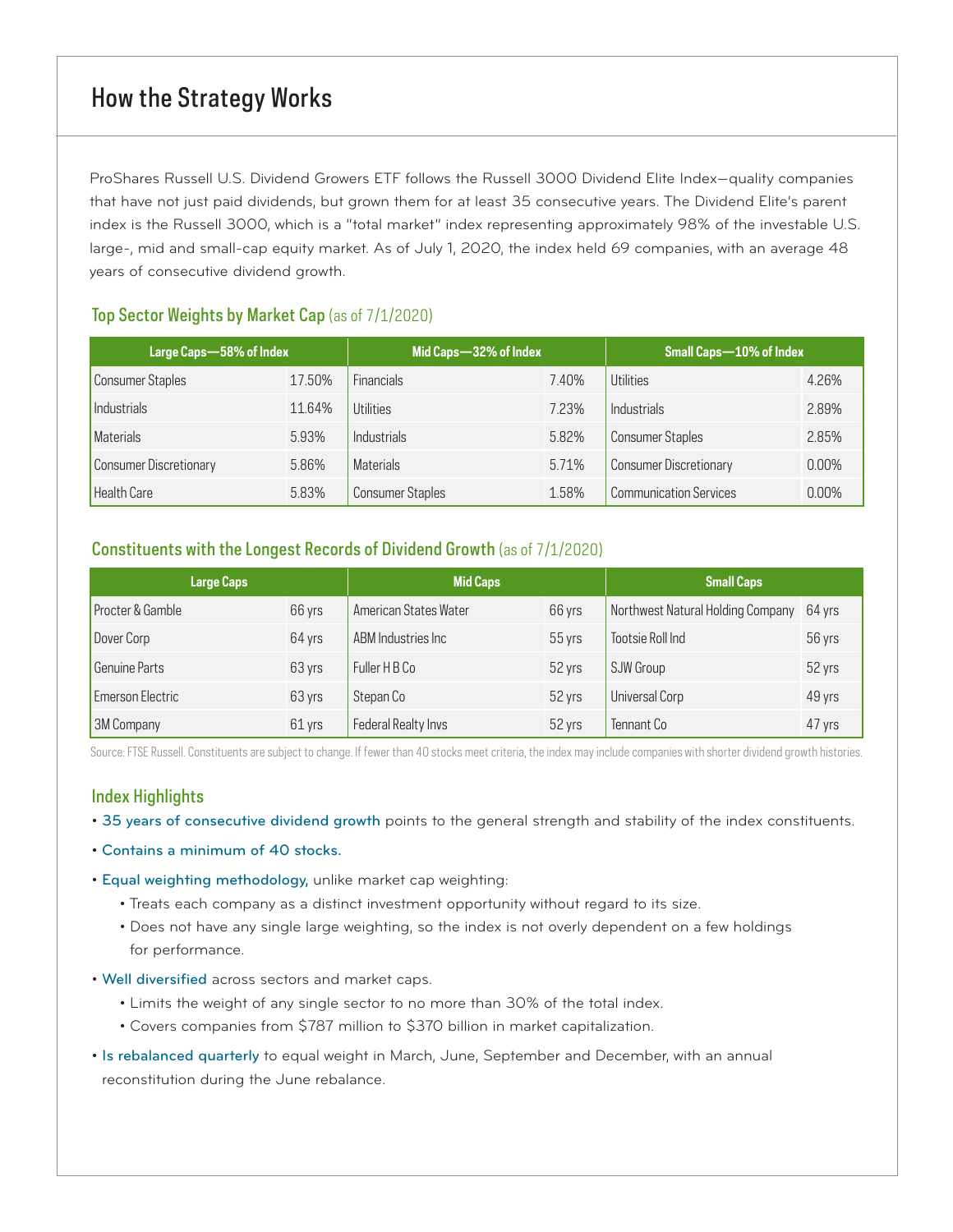Ticker Symbol: TMDV

Intraday Symbol: TMDV.IV

Bloomberg Index Symbol: R3DETR

Investment Objective: TMDV seeks investment results, before fees and expenses, that track the performance of the Russell 3000 Dividend Elite Index.

Inception: 11/5/19

### About the ETF Key takeaways

### Highest requirements for dividend growth

TMDV is the only total market ETF focusing on a rare breed of Russell 3000 companies that have raised their dividends for at least 35 consecutive years—the longest record required of any dividend growth ETF.

### A straightforward way to invest in quality across the total market

TMDV provides a diverse portfolio of large-, mid- and small-cap stocks in one ETF—companies that, as a group, have exhibited hallmarks of quality like stable earnings, solid fundamentals and strong histories of profit and growth.

### From the leader in dividend growers ETFs

TMDV is part of the ProShares Dividend Growers ETFs family—a suite of domestic and international ETFs that invest in the best dividend growers in their respective categories.

## Key potential risks

### Market Risk

Adverse developments in equity markets may cause the value of your investment to decrease.

### Mid-Cap and Small-Cap Stocks

Investments in smaller companies typically exhibit higher volatility.

### See Prospectus

For more on risks, obtain a prospectus from your financial professional or visit ProShares.com.